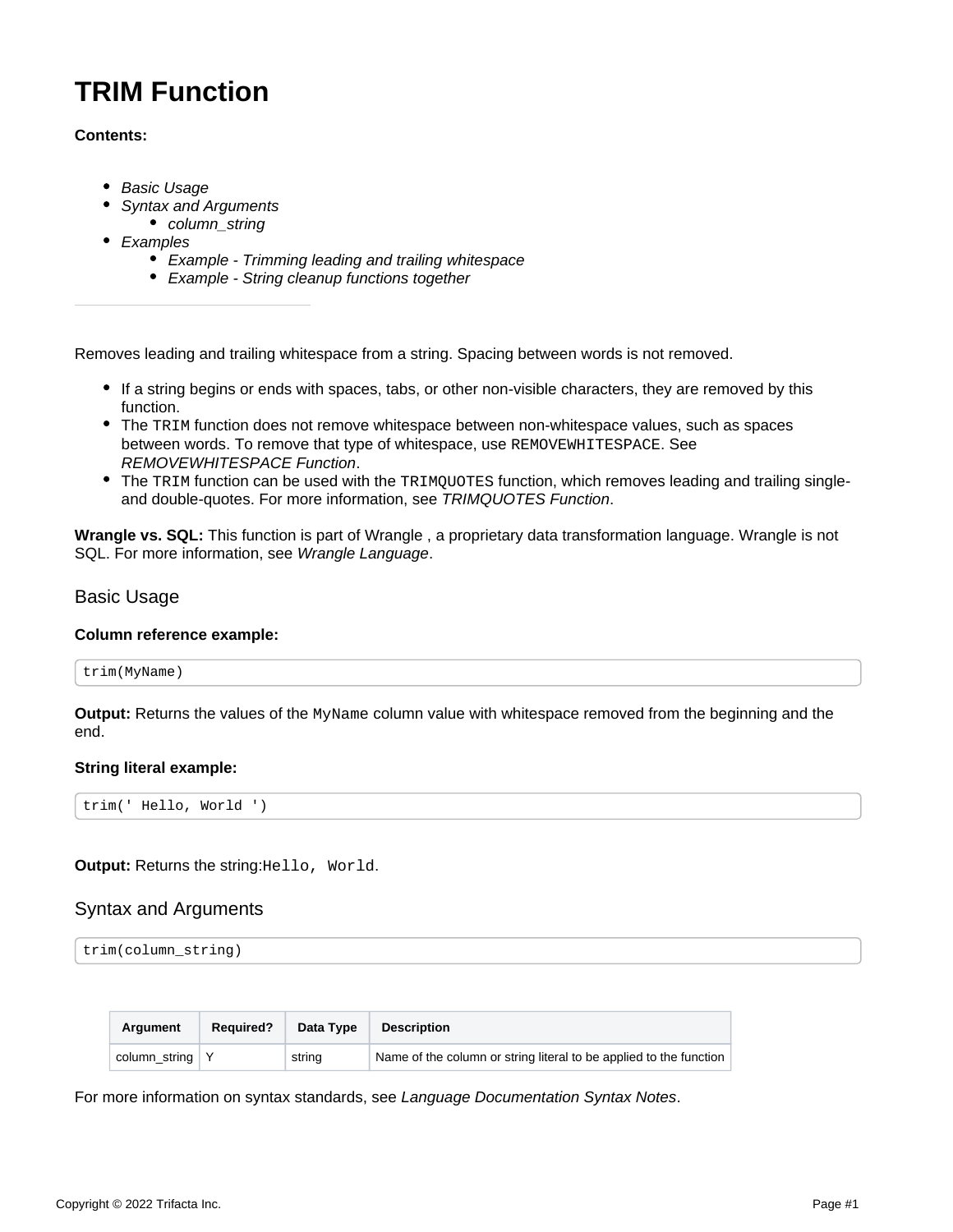## <span id="page-1-0"></span>**column\_string**

Name of the column or string constant to be trimmed.

- Missing string or column values generate missing string results.
- String constants must be quoted ('Hello, World').
- Multiple columns and wildcards are not supported.

#### **Usage Notes:**

| <b>Required?</b> | Data Type                                     | <b>Example Value</b> |
|------------------|-----------------------------------------------|----------------------|
| Yes              | String literal or column reference   myColumn |                      |

# <span id="page-1-1"></span>Examples

**Tip:** For additional examples, see [Common Tasks](https://docs.trifacta.com/display/AWS/Common+Tasks).

## <span id="page-1-2"></span>**Example - Trimming leading and trailing whitespace**

In this example, whitespace values are identified according to this table. The ASCII value column identifies that ASCII character value that represents the character.

The ASCII character set is a standard method for representing keyboard and special characters on the computer. For more information on ASCII, see <http://www.asciitable.com/>.

| Value   | <b>Definition</b> | <b>ASCII value</b> |
|---------|-------------------|--------------------|
| (space) | spacebar          | Char(32)           |
| (tab)   | tah character     | Char(9)            |
| (cr)    | carriage return   | Char(13)           |
| (nl)    | newline           | Char(10)           |

#### **Source:**

In the following example dataset, input values are represented in the mystring. The values in the table above are represented in the string values below.

| mystring                                                                |
|-------------------------------------------------------------------------|
| Here's my string.                                                       |
| (space)(space)Here's my string.(space)(space)                           |
| (tab) Here's my string (tab)                                            |
| (cr)Here's my string (cr)                                               |
| (nl)Here's my string.(nl)                                               |
| (space)(space)(tab)Here's my string.(tab)(space)(space)                 |
| (space)(space)(tab)(cr)Here's my string.(cr)(tab)(space)(space)         |
| (space)(space)(tab)(nl)(cr)Here's my string.(cr)(nl)(tab)(space)(space) |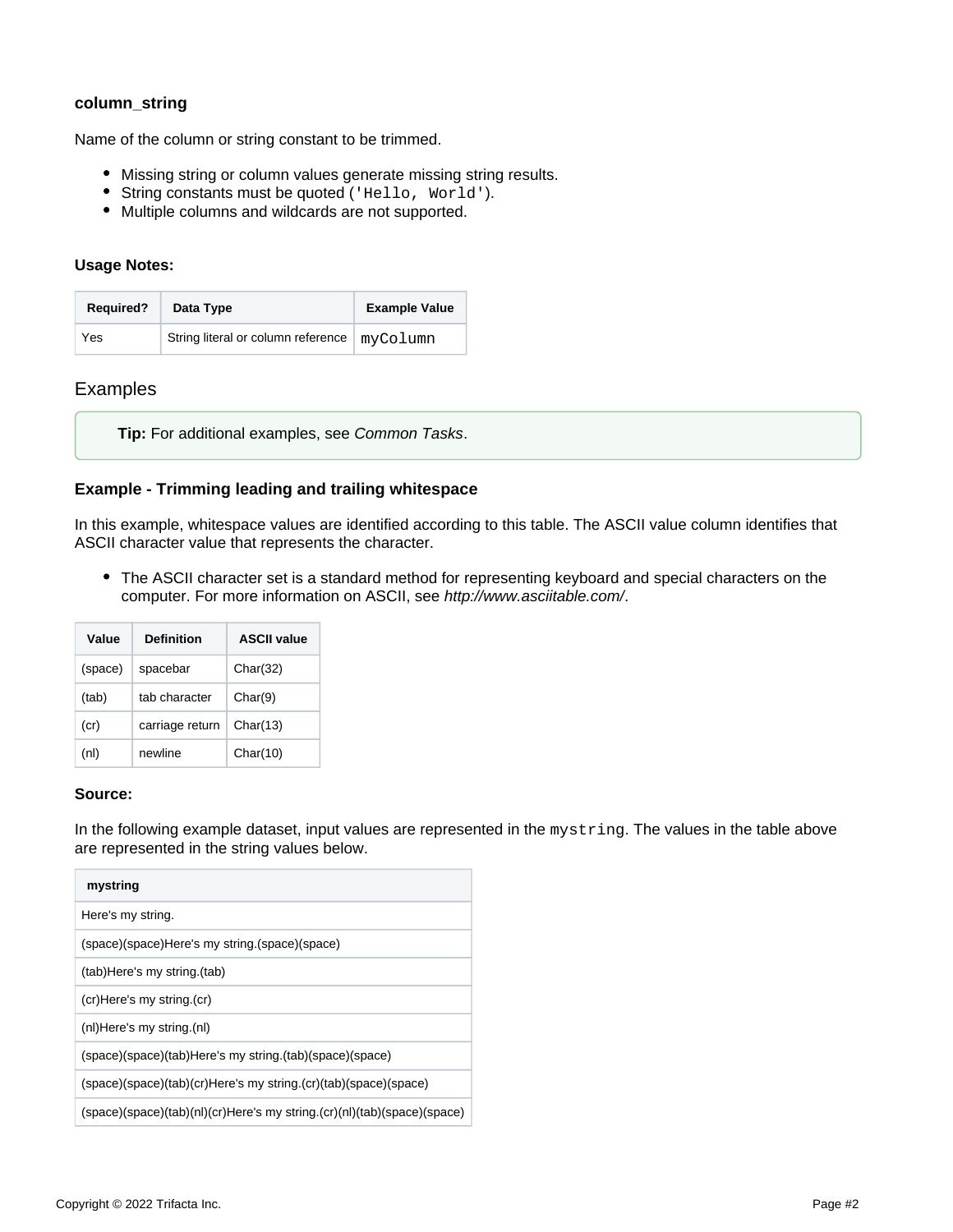## **Input:**

When the above CSV data is imported into the Transformer page, it is represented as the following:

| mystring                                                                  |
|---------------------------------------------------------------------------|
| Here's my string.                                                         |
| (space)(space)Here's my string (space)(space)                             |
| "(tab)Here's my string.(tab)"                                             |
| "(cr)Here's my string.(cr)"                                               |
| "(nl)Here's my string.(nl)"                                               |
| "(space)(space)(tab)Here's my string.(tab)(space)(space)"                 |
| "(space)(space)(tab)(cr)Here's my string.(cr)(tab)(space)(space)"         |
| "(space)(space)(tab)(nl)(cr)Here's my string.(cr)(nl)(tab)(space)(space)" |

#### **Transformation:**

You might notice the quote marks around most of the imported values.

**NOTE:** If an imported string value contains tab, carriage return, or newline values, it is bracketed by double quotes.

The first step is to remove the quote marks. You can select one of the quote marks in the data grid and then select the appropriate Replace suggestion card. The transform should look like the following:

| <b>Transformation Name</b>          | Replace text or pattern |
|-------------------------------------|-------------------------|
| Parameter: Column                   | mystring                |
| <b>Parameter: Find</b>              | 5.05                    |
| <b>Parameter: Replace with</b>      | $\mathbf{I}$            |
| Parameter: Match all<br>occurrences | true                    |

Now, you can apply the trim function:

| <b>Transformation Name</b>    | New formula        |
|-------------------------------|--------------------|
| Parameter: Formula type       | Single row formula |
| Parameter: Formula            | trim(mystring)     |
| Parameter: New column<br>name | 'trim mystring'    |

## **Results:**

In the generated trim\_mystring column, you can see the cleaned strings:

| mystring          | trim_mystring     |
|-------------------|-------------------|
| Here's my string. | Here's my string. |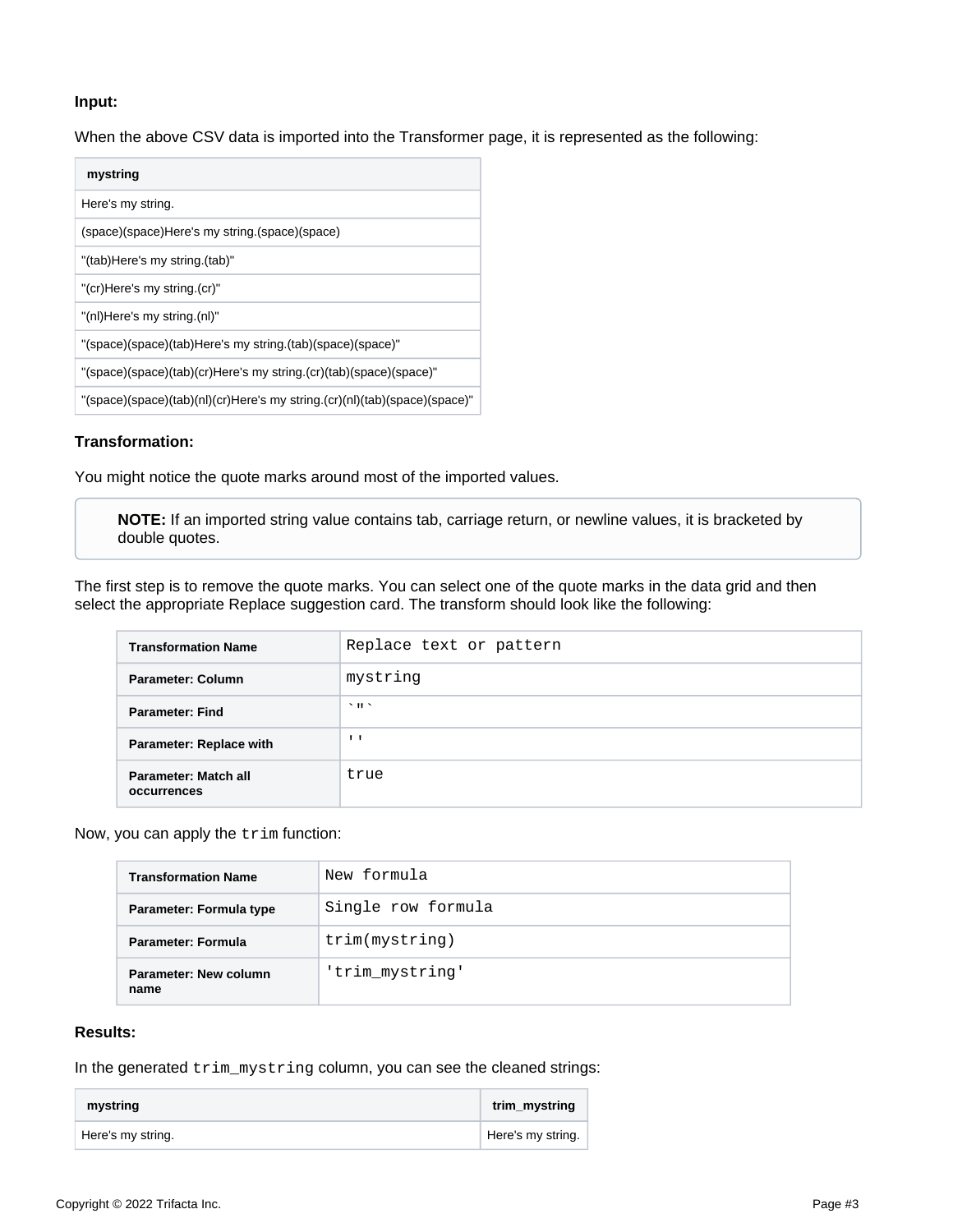| (space)(space)Here's my string.(space)(space)                             | Here's my string. |
|---------------------------------------------------------------------------|-------------------|
| "(tab)Here's my string.(tab)"                                             | Here's my string. |
| "(cr)Here's my string.(cr)"                                               | Here's my string. |
| "(nl)Here's my string.(nl)"                                               | Here's my string. |
| "(space)(space)(tab)Here's my string.(tab)(space)(space)"                 | Here's my string. |
| "(space)(space)(tab)(cr)Here's my string.(cr)(tab)(space)(space)"         | Here's my string. |
| "(space)(space)(tab)(nl)(cr)Here's my string.(cr)(nl)(tab)(space)(space)" | Here's my string. |

**Tip:** If any bracketing double quotes are removed, then tab, carriage return, and newline values are trimmed by the TRIM function.

## <span id="page-3-0"></span>**Example - String cleanup functions together**

This example demonstrates functions that can be used to clean up strings.

#### **Functions**:

| <b>Item</b>                                | <b>Description</b>                                                                                                       |
|--------------------------------------------|--------------------------------------------------------------------------------------------------------------------------|
| <b>TRIM Function</b>                       | Removes leading and trailing whitespace from a string. Spacing between words is not removed.                             |
| <b>REMOVEWHITESPACE</b><br><b>Function</b> | Removes all whitespace from a string, including leading and trailing whitespace and all whitespace within<br>the string. |
| REMOVESYMBOLS Function                     | Removes all characters from a string that are not letters, numbers, accented Latin characters, or<br>whitespace.         |

## **Source:**

In the following (space) and (tab) indicate space keys and tabs, respectively. Carriage return and newline characters are also supported by whitespace functions.

| (tab)(tab)this source(space)(space) |
|-------------------------------------|
|                                     |
|                                     |
|                                     |
|                                     |
|                                     |
|                                     |

## **Transformation:**

The following transformation steps generate new columns using each of the string cleanup functions:

**Transformation Name** New formula